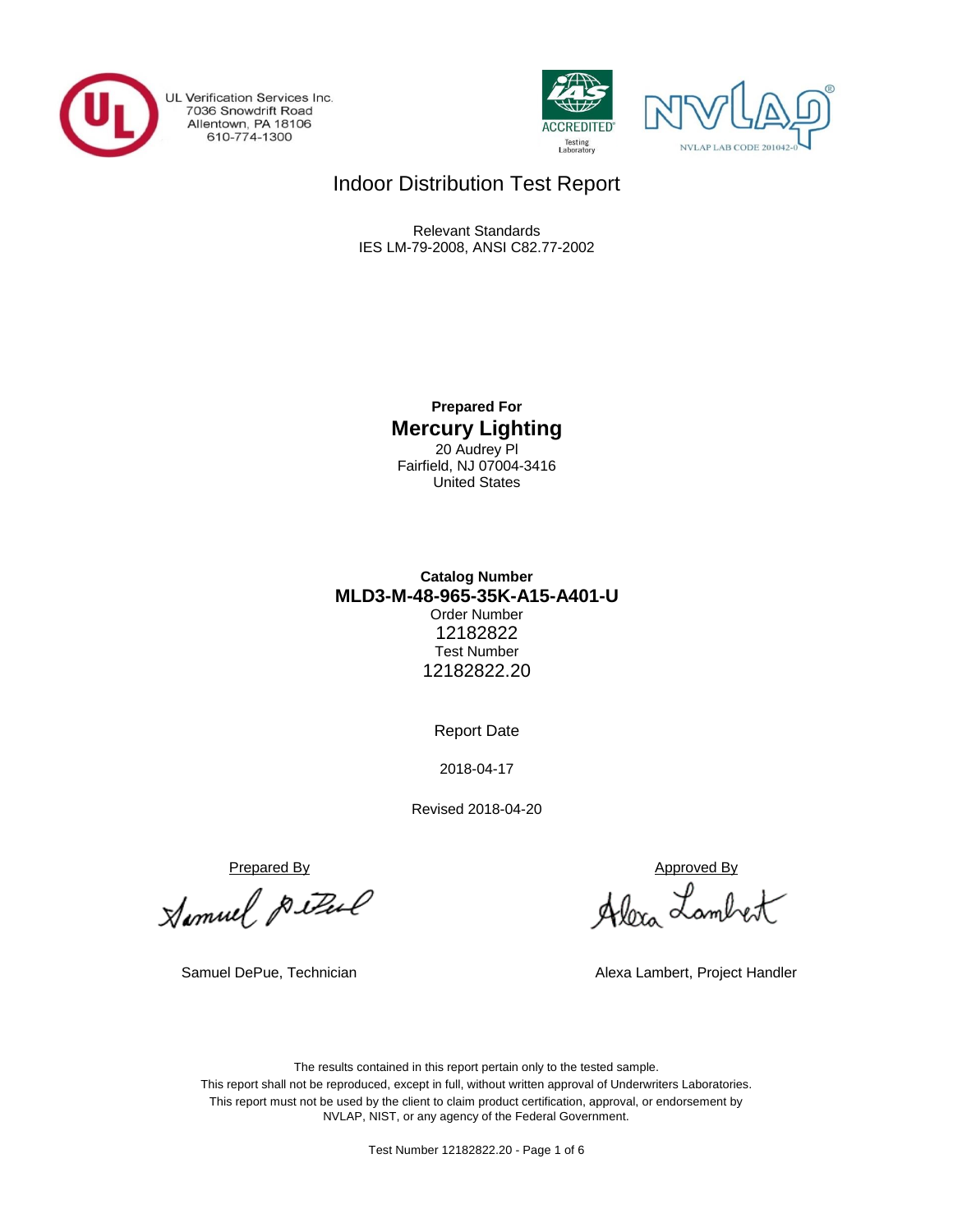

**Lamp:**<br>Mounting:<br>Ballast/Driver:

**Ballast/Driver:** Philips XI040C110V054BST1 **Luminaire Description:** Extruded aluminum housing, frosted lens enclosure **Lamp:** 96 white LEDs



Maximum Candela: 849 Candela

Luminaire Efficacy:

Total Luminaire Output:





#### **Luminaire Characteristics**

Luminous Length: Luminous Width: Luminous Height:

3871 Lumens

48.00 in. 3.750 in. 1.50 in.

**Summary of Results Test Conditions**

Test Temperature:

Power Factor:

Power: Current:

Voltage:

Current THD:

Frequency:

25.8 °C 120.1 VAC A 0.3044 W 36.42 60 Hz % 6.89 0.996

Laboratory results may not be representative of field performance Ballast factors have not been applied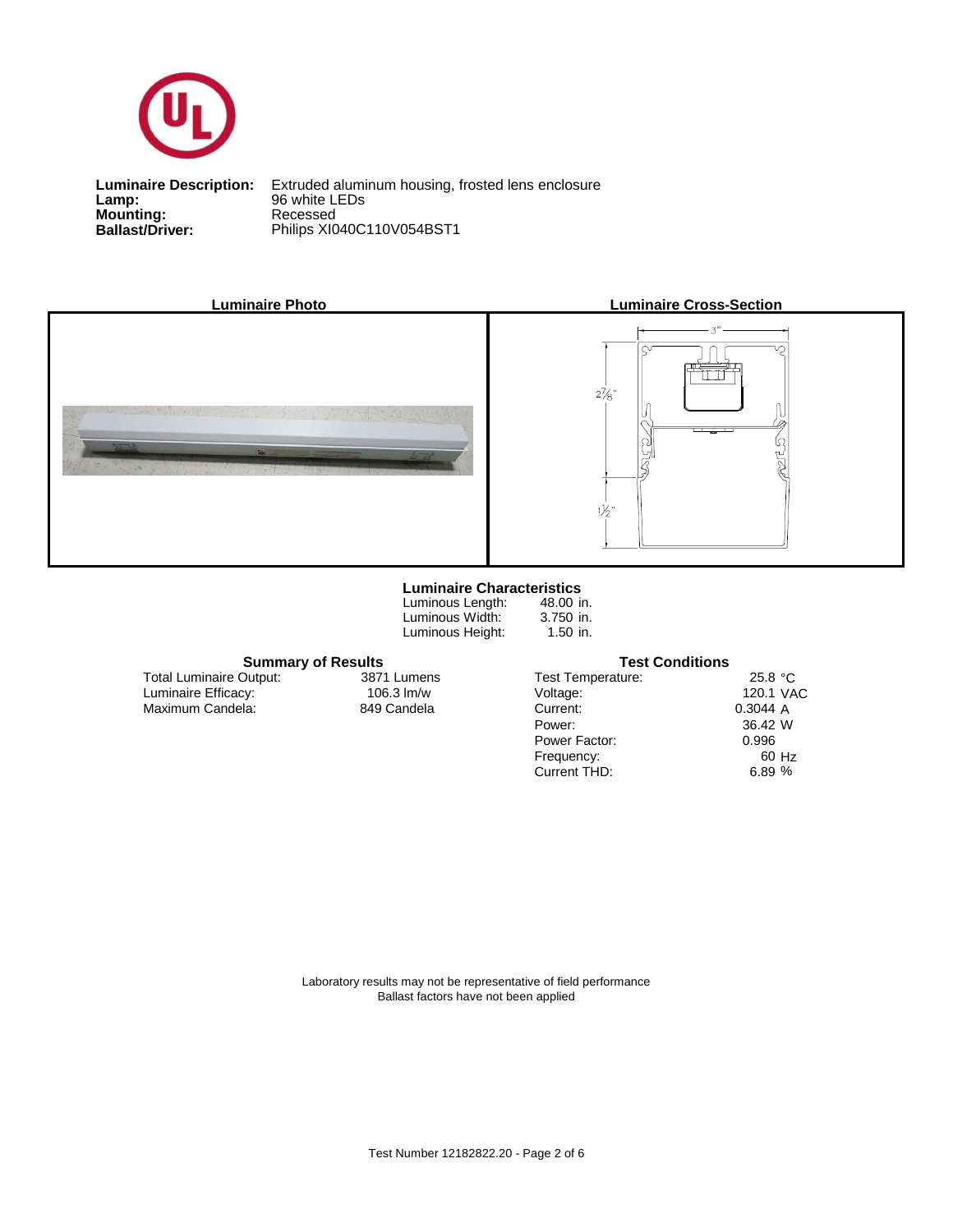

# **Distribution - Goniophotometer**

| Distribution Test Conditions |                |                |              |                       |                  |                    |  |  |
|------------------------------|----------------|----------------|--------------|-----------------------|------------------|--------------------|--|--|
| <b>Temperature I</b>         | <b>Voltage</b> | <b>Current</b> | <b>Power</b> | <b>Power Factor I</b> | <b>Frequency</b> | <b>Current THD</b> |  |  |
| 25.8 °C                      | 120.1 VAC      | 0.3044A        | 36.42 W      | 0.996                 | 60 Hz            | 6.89 %             |  |  |
|                              |                |                |              |                       |                  |                    |  |  |



#### **Zonal Lumen Summary**

| Zone      | _umens | % of Luminaire | Zone    | Lumens | % of Luminaire | Zone    | Lumens | % of Luminaire |
|-----------|--------|----------------|---------|--------|----------------|---------|--------|----------------|
| 0-5       | 20.1   | 0.5%           | 60-65   | 236.1  | 6.1%           | 120-125 | 50.1   | $1.3\%$        |
| $5 - 10$  | 59.9   | .5%            | 65-70   | 215.9  | 5.6%           | 125-130 | 40.2   | 1.0%           |
| $10 - 15$ | 98.5   | 2.5%           | 70-75   | 190.9  | 4.9%           | 130-135 | 30.5   | 0.8%           |
| 15-20     | 134.6  | 3.5%           | 75-80   | 164.0  | 4.2%           | 135-140 | 21.7   | 0.6%           |
| $20 - 25$ | 167.7  | 4.3%           | 80-85   | 136.4  | 3.5%           | 140-145 | 14.3   | 0.4%           |
| $25 - 30$ | 196.7  | 5.1%           | 85-90   | 111.8  | 2.9%           | 145-150 | 8.5    | 0.2%           |
| $30 - 35$ | 220.7  | 5.7%           | 90-95   | 99.8   | 2.6%           | 150-155 | 4.1    | 0.1%           |
| $35 - 40$ | 239.1  | 6.2%           | 95-100  | 94.0   | 2.4%           | 155-160 | 1.3    | $0.0\%$        |
| 40-45     | 251.7  | 6.5%           | 100-105 | 87.2   | 2.3%           | 160-165 | 0.1    | 0.0%           |
| 45-50     | 258.1  | 6.7%           | 105-110 | 79.1   | 2.0%           | 165-170 |        | $0.0\%$        |
| 50-55     | 257.6  | 6.7%           | 110-115 | 69.8   | .8%            | 170-175 |        | 0.0%           |
| $55 - 60$ | 250.3  | 6.5%           | 115-120 | 60.1   | .6%            | 175-180 |        | 0.0%           |

| Zone       | Lumens | % of Luminaire |
|------------|--------|----------------|
| 0-40       | 1137   | 29.4%          |
| 0-60       | 2155   | 55.7%          |
| 0-90       | 3210   | 82.9%          |
| $90 - 180$ | 661    | 17.1%          |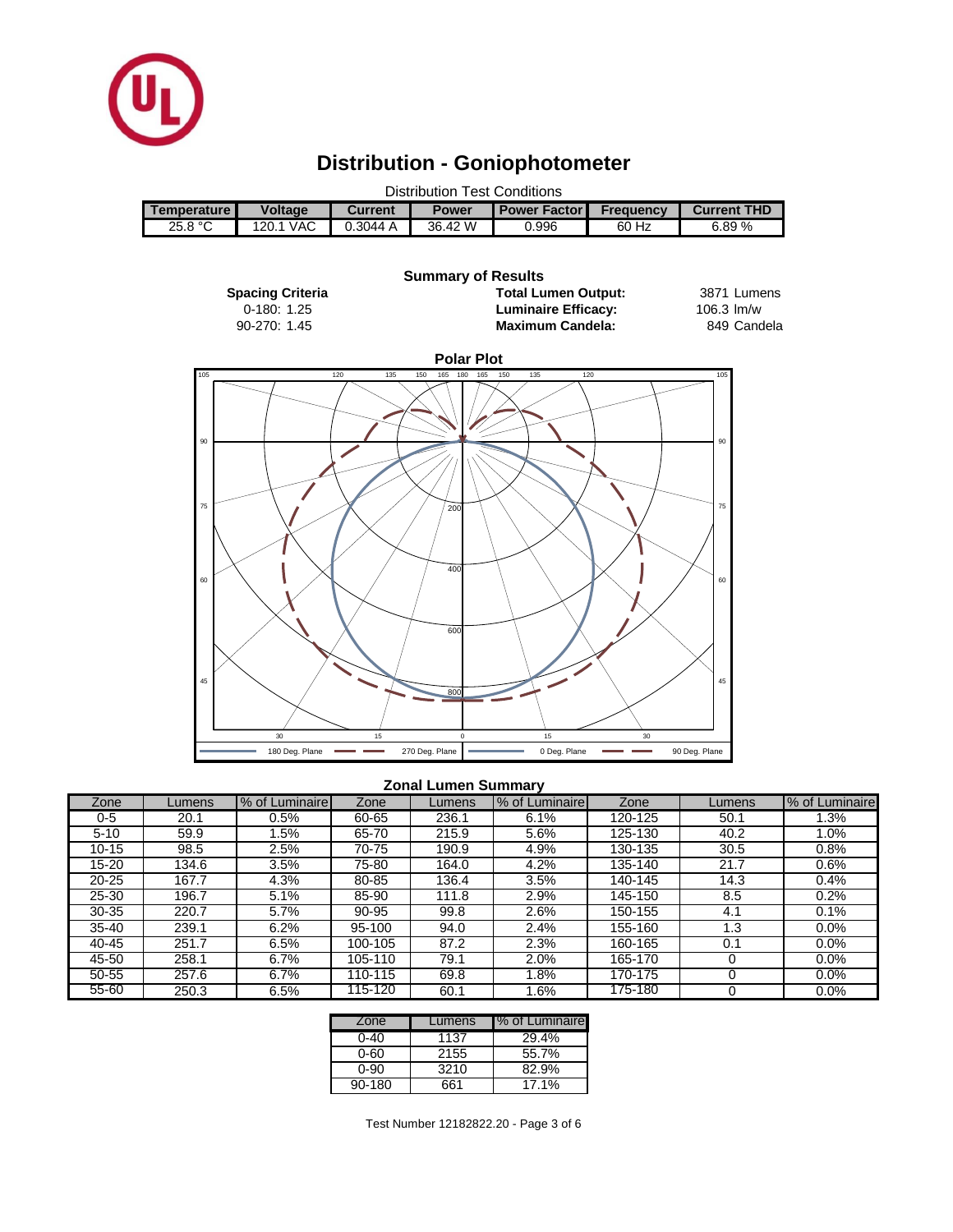

#### **Candela Tabulation**

|     |                |       |       |       |       |       |       |       | Horizontal Angle (Degrees) |       |       |       |       |       |       |       |
|-----|----------------|-------|-------|-------|-------|-------|-------|-------|----------------------------|-------|-------|-------|-------|-------|-------|-------|
|     | $\overline{0}$ | 22.5  | 45    | 67.5  | 90    | 112.5 | 135   | 157.5 | 180                        | 202.5 | 225   | 247.5 | 270   | 292.5 | 315   | 337.5 |
| 0   | 840.0          | 840.0 | 840.0 | 840.0 | 840.0 | 840.0 | 840.0 | 840.0 | 840.0                      | 840.0 | 840.0 | 840.0 | 840.0 | 840.0 | 840.0 | 840.0 |
| 5   | 831.6          | 837.7 | 839.4 | 841.8 | 847.1 | 841.8 | 839.4 | 837.7 | 831.6                      | 837.7 | 839.4 | 841.8 | 847.1 | 841.8 | 839.4 | 837.7 |
| 10  | 819.8          | 829.2 | 835.5 | 841.6 | 849.0 | 841.6 | 835.5 | 829.2 | 819.8                      | 829.2 | 835.5 | 841.6 | 849.0 | 841.6 | 835.5 | 829.2 |
| 15  | 800.8          | 814.5 | 825.4 | 835.0 | 843.7 | 835.0 | 825.4 | 814.5 | 800.8                      | 814.5 | 825.4 | 835.0 | 843.7 | 835.0 | 825.4 | 814.5 |
| 20  | 774.8          | 792.9 | 810.3 | 827.0 | 839.1 | 827.0 | 810.3 | 792.9 | 774.8                      | 792.9 | 810.3 | 827.0 | 839.1 | 827.0 | 810.3 | 792.9 |
| 25  | 742.6          | 764.6 | 791.8 | 816.2 | 829.8 | 816.2 | 791.8 | 764.6 | 742.6                      | 764.6 | 791.8 | 816.2 | 829.8 | 816.2 | 791.8 | 764.6 |
| 30  | 703.5          | 730.7 | 769.6 | 798.7 | 814.3 | 798.7 | 769.6 | 730.7 | 703.5                      | 730.7 | 769.6 | 798.7 | 814.3 | 798.7 | 769.6 | 730.7 |
| 35  | 659.8          | 691.6 | 741.8 | 776.2 | 793.5 | 776.2 | 741.8 | 691.6 | 659.8                      | 691.6 | 741.8 | 776.2 | 793.5 | 776.2 | 741.8 | 691.6 |
| 40  | 610.5          | 649.6 | 709.5 | 748.6 | 767.8 | 748.6 | 709.5 | 649.6 | 610.5                      | 649.6 | 709.5 | 748.6 | 767.8 | 748.6 | 709.5 | 649.6 |
| 45  | 557.8          | 604.3 | 672.3 | 716.7 | 737.8 | 716.7 | 672.3 | 604.3 | 557.8                      | 604.3 | 672.3 | 716.7 | 737.8 | 716.7 | 672.3 | 604.3 |
| 50  | 500.2          | 555.5 | 630.0 | 680.0 | 702.8 | 680.0 | 630.0 | 555.5 | 500.2                      | 555.5 | 630.0 | 680.0 | 702.8 | 680.0 | 630.0 | 555.5 |
| 55  | 439.1          | 501.6 | 583.0 | 637.1 | 660.7 | 637.1 | 583.0 | 501.6 | 439.1                      | 501.6 | 583.0 | 637.1 | 660.7 | 637.1 | 583.0 | 501.6 |
| 60  | 374.0          | 445.3 | 530.5 | 588.7 | 612.9 | 588.7 | 530.5 | 445.3 | 374.0                      | 445.3 | 530.5 | 588.7 | 612.9 | 588.7 | 530.5 | 445.3 |
| 65  | 306.1          | 383.1 | 473.8 | 536.7 | 561.4 | 536.7 | 473.8 | 383.1 | 306.1                      | 383.1 | 473.8 | 536.7 | 561.4 | 536.7 | 473.8 | 383.1 |
| 70  | 234.7          | 319.2 | 414.0 | 480.0 | 504.4 | 480.0 | 414.0 | 319.2 | 234.7                      | 319.2 | 414.0 | 480.0 | 504.4 | 480.0 | 414.0 | 319.2 |
| 75  | 165.6          | 255.0 | 355.1 | 424.6 | 449.0 | 424.6 | 355.1 | 255.0 | 165.6                      | 255.0 | 355.1 | 424.6 | 449.0 | 424.6 | 355.1 | 255.0 |
| 80  | 99.7           | 195.4 | 299.7 | 370.1 | 394.0 | 370.1 | 299.7 | 195.4 | 99.7                       | 195.4 | 299.7 | 370.1 | 394.0 | 370.1 | 299.7 | 195.4 |
| 85  | 44.7           | 143.9 | 247.8 | 317.6 | 340.9 | 317.6 | 247.8 | 143.9 | 44.7                       | 143.9 | 247.8 | 317.6 | 340.9 | 317.6 | 247.8 | 143.9 |
| 90  | 15.6           | 109.3 | 209.6 | 276.1 | 298.4 | 276.1 | 209.6 | 109.3 | 15.6                       | 109.3 | 209.6 | 276.1 | 298.4 | 276.1 | 209.6 | 109.3 |
| 95  | 14.1           | 99.7  | 198.0 | 263.4 | 285.4 | 263.4 | 198.0 | 99.7  | 14.1                       | 99.7  | 198.0 | 263.4 | 285.4 | 263.4 | 198.0 | 99.7  |
| 100 | 13.1           | 90.8  | 187.8 | 251.4 | 273.3 | 251.4 | 187.8 | 90.8  | 13.1                       | 90.8  | 187.8 | 251.4 | 273.3 | 251.4 | 187.8 | 90.8  |
| 105 | 12.3           | 80.8  | 175.7 | 237.4 | 259.3 | 237.4 | 175.7 | 80.8  | 12.3                       | 80.8  | 175.7 | 237.4 | 259.3 | 237.4 | 175.7 | 80.8  |
| 110 | 11.4           | 70.0  | 161.1 | 221.0 | 242.6 | 221.0 | 161.1 | 70.0  | 11.4                       | 70.0  | 161.1 | 221.0 | 242.6 | 221.0 | 161.1 | 70.0  |
| 115 | 10.3           | 58.9  | 145.1 | 202.1 | 223.7 | 202.1 | 145.1 | 58.9  | 10.3                       | 58.9  | 145.1 | 202.1 | 223.7 | 202.1 | 145.1 | 58.9  |
| 120 | 9.0            | 46.8  | 128.0 | 182.5 | 203.0 | 182.5 | 128.0 | 46.8  | 9.0                        | 46.8  | 128.0 | 182.5 | 203.0 | 182.5 | 128.0 | 46.8  |
| 125 | 7.6            | 36.0  | 110.0 | 161.3 | 180.9 | 161.3 | 110.0 | 36.0  | 7.6                        | 36.0  | 110.0 | 161.3 | 180.9 | 161.3 | 110.0 | 36.0  |
| 130 | 6.4            | 24.3  | 91.1  | 138.5 | 157.3 | 138.5 | 91.1  | 24.3  | 6.4                        | 24.3  | 91.1  | 138.5 | 157.3 | 138.5 | 91.1  | 24.3  |
| 135 | 5.2            | 14.1  | 69.2  | 114.9 | 132.0 | 114.9 | 69.2  | 14.1  | 5.2                        | 14.1  | 69.2  | 114.9 | 132.0 | 114.9 | 69.2  | 14.1  |
| 140 | 4.0            | 5.8   | 49.2  | 91.3  | 106.1 | 91.3  | 49.2  | 5.8   | 4.0                        | 5.8   | 49.2  | 91.3  | 106.1 | 91.3  | 49.2  | 5.8   |
| 145 | 2.8            | 2.2   | 31.3  | 67.6  | 80.6  | 67.6  | 31.3  | 2.2   | 2.8                        | 2.2   | 31.3  | 67.6  | 80.6  | 67.6  | 31.3  | 2.2   |
| 150 | 1.7            | 1.1   | 16.0  | 43.1  | 55.7  | 43.1  | 16.0  | 1.1   | 1.7                        | 1.1   | 16.0  | 43.1  | 55.7  | 43.1  | 16.0  | 1.1   |
| 155 | 0.7            | 0.2   | 3.7   | 21.2  | 32.0  | 21.2  | 3.7   | 0.2   | 0.7                        | 0.2   | 3.7   | 21.2  | 32.0  | 21.2  | 3.7   | 0.2   |
| 160 | 0.0            | 0.0   | 0.0   | 4.6   | 10.0  | 4.6   | 0.0   | 0.0   | 0.0                        | 0.0   | 0.0   | 4.6   | 10.0  | 4.6   | 0.0   | 0.0   |
| 165 | 0.0            | 0.0   | 0.0   | 0.0   | 0.0   | 0.0   | 0.0   | 0.0   | 0.0                        | 0.0   | 0.0   | 0.0   | 0.0   | 0.0   | 0.0   | 0.0   |
| 170 | 0.0            | 0.0   | 0.0   | 0.0   | 0.0   | 0.0   | 0.0   | 0.0   | 0.0                        | 0.0   | 0.0   | 0.0   | 0.0   | 0.0   | 0.0   | 0.0   |
| 175 | 0.0            | 0.0   | 0.0   | 0.0   | 0.0   | 0.0   | 0.0   | 0.0   | 0.0                        | 0.0   | 0.0   | 0.0   | 0.0   | 0.0   | 0.0   | 0.0   |
| 180 | 0.0            | 0.0   | 0.0   | 0.0   | 0.0   | 0.0   | 0.0   | 0.0   | 0.0                        | 0.0   | 0.0   | 0.0   | 0.0   | 0.0   | 0.0   | 0.0   |

#### **Average Luminance (cd/m<sup>2</sup> )**

|                                   |    |      | Horizontal Angle (Degrees) |      |
|-----------------------------------|----|------|----------------------------|------|
|                                   |    |      | 45                         | 90   |
|                                   |    | 7233 | 7233                       | 7233 |
| Angle<br>ses)<br>Ë                | 45 | 6587 | 6274                       | 6418 |
| Vertical <i>I</i><br>(Degre<br>Ğ9 | 55 | 6311 | 6097                       | 6313 |
|                                   | 65 | 5845 | 5837                       | 6157 |
|                                   | 75 | 4935 | 5525                       | 5993 |
|                                   | 85 | 3252 | 5459                       | 6045 |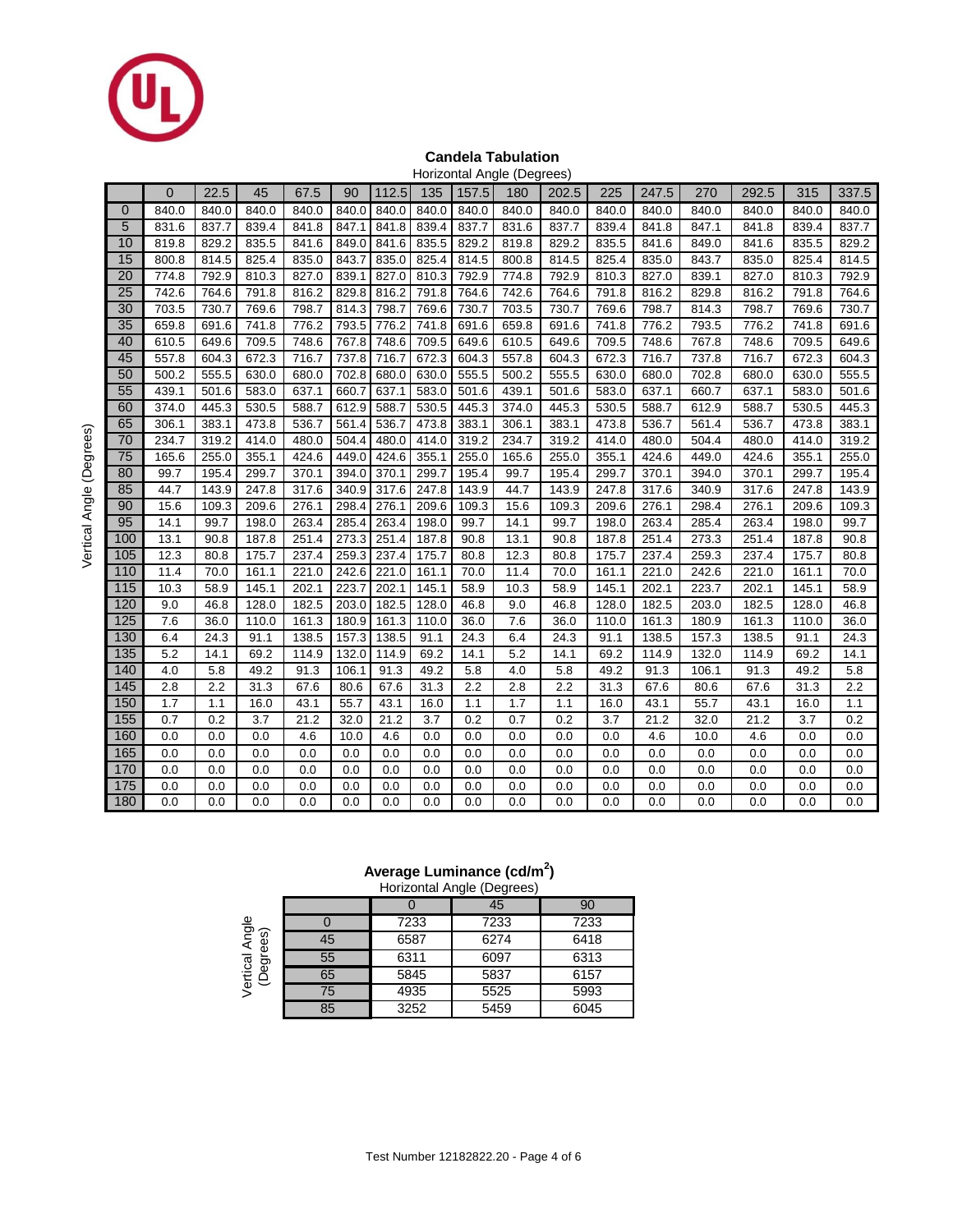

## **Utilization of Lumens - Zonal Cavity Method**

|                                      | <b>Effective Floor Cavity Reflectance 20%</b> |      |      |      |      |      |      |      |      |                                                                 |      |      |      |      |      |      |      |      |
|--------------------------------------|-----------------------------------------------|------|------|------|------|------|------|------|------|-----------------------------------------------------------------|------|------|------|------|------|------|------|------|
| <b>Ceiling Cavity</b><br>Reflectance | 80                                            |      |      |      | 70   |      |      | 50   |      |                                                                 | 30   |      |      | 10   |      |      |      |      |
| Wall<br>Reflectance                  | 70                                            | 50   | 30   | 10   | 70   | 50   | 30   | 10   | 50   | 30                                                              | 10   | 50   | 30   | 10   | 50   | 30   | 10   |      |
| <b>Room Cavity</b><br>Ratio (RCR)    |                                               |      |      |      |      |      |      |      |      | Values are expressed as Lumens delivered to the task surface ** |      |      |      |      |      |      |      |      |
|                                      | 4451                                          | 4451 | 4451 | 4451 | 4271 | 4271 | 4271 | 4271 | 3934 | 3934                                                            | 3934 | 3626 | 3626 | 3626 | 3343 | 3343 | 3343 | 3210 |
|                                      | 3958                                          | 3734 | 3532 | 3351 | 3780 | 3579 | 3398 | 3233 | 3290 | 3144                                                            | 3010 | 3025 | 2908 | 2800 | 2780 | 2688 | 2603 | 2472 |
| $\overline{2}$                       | 3558                                          | 3196 | 2897 | 2645 | 3389 | 3065 | 2793 | 2562 | 2817 | 2594                                                            | 2402 | 2589 | 2408 | 2248 | 2378 | 2232 | 2102 | 1977 |
| 3                                    | 3219                                          | 2772 | 2427 | 2152 | 3062 | 2660 | 2344 | 2089 | 2447 | 2184                                                            | 1967 | 2250 | 2033 | 1850 | 2068 | 1889 | 1737 | 1619 |
|                                      | 2930                                          | 2434 | 2070 | 1792 | 2786 | 2337 | 2002 | 1743 | 2153 | 1871                                                            | 1647 | 1983 | 1746 | 1554 | 1825 | 1627 | 1464 | 1353 |
| 5                                    | 2683                                          | 2158 | 1791 | 1520 | 2551 | 2074 | 1735 | 1481 | 1916 | 1626                                                            | 1404 | 1768 | 1522 | 1329 | 1631 | 1422 | 1255 | 1151 |
| 6                                    | 2469                                          | 1931 | 1569 | 1310 | 2349 | 1858 | 1522 | 1278 | 1720 | 1430                                                            | 1214 | 1591 | 1342 | 1152 | 1471 | 1258 | 1091 | 994  |
|                                      | 2282                                          | 1741 | 1390 | 1144 | 2173 | 1677 | 1350 | 1117 | 1557 | 1271                                                            | 1064 | 1444 | 1196 | 1011 | 1337 | 1123 | 959  | 869  |
| 8                                    | 2118                                          | 1580 | 1242 | 1010 | 2019 | 1525 | 1208 | 987  | 1419 | 1140                                                            | 941  | 1319 | 1075 | 897  | 1225 | 1012 | 853  | 768  |
| 9                                    | 1975                                          | 1444 | 1119 | 900  | 1884 | 1395 | 1089 | 880  | 1301 | 1031                                                            | 841  | 1212 | 974  | 803  | 1129 | 919  | 764  | 686  |
| 10 <sup>°</sup>                      | 1847                                          | 1327 | 1016 | 808  | 1765 | 1283 | 989  | 791  | 1199 | 938                                                             | 757  | 1120 | 888  | 724  | 1046 | 840  | 691  | 617  |

| <b>Beam and Field Information</b> |               |  |  |  |  |  |  |  |
|-----------------------------------|---------------|--|--|--|--|--|--|--|
| CIE Type:                         | Semi-Direct   |  |  |  |  |  |  |  |
| Center Beam Intenisty:            | 840.0 Candela |  |  |  |  |  |  |  |
| Central Cone Intensity:           | 840 Candela   |  |  |  |  |  |  |  |
| Beam Flux:                        | 2585.5 Lumens |  |  |  |  |  |  |  |
| Beam Angle (0-180):               | 113.0 Degrees |  |  |  |  |  |  |  |
| Beam Angle (90-270):              | 155.3 Degrees |  |  |  |  |  |  |  |
| Field Angle (0-180):              | 162.6 Degrees |  |  |  |  |  |  |  |
| Field Angle (90-270):             | 288.7 Degrees |  |  |  |  |  |  |  |